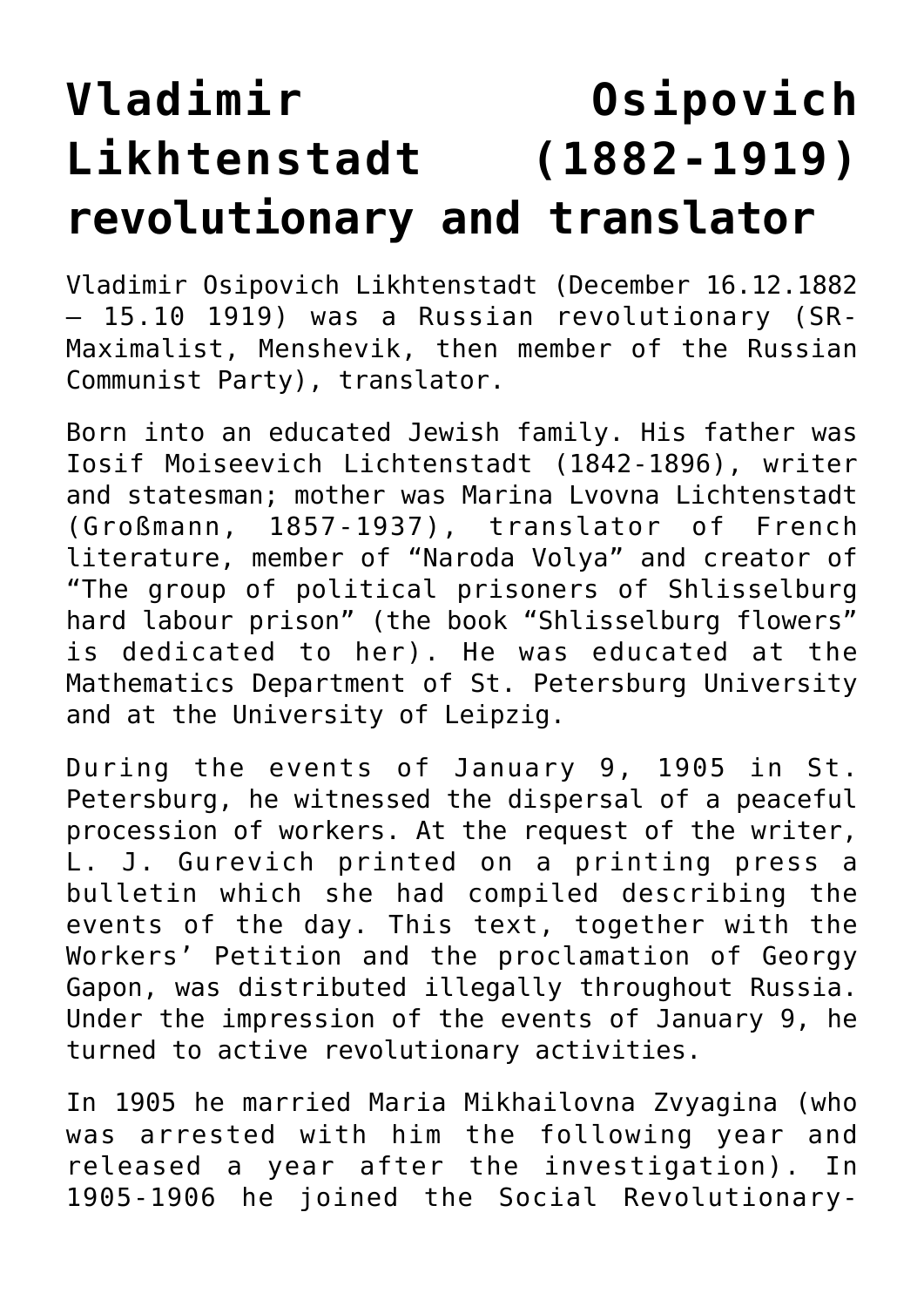Maximalists. Worked in a laboratory for the manufacture of bombs On August 12, 1906 he delivered bombs to the persons who threw them at the dacha of chairman of the Council of Ministers P.A. Stolypin, on Aptekarsky Island. As a result of the powerful explosion at Stolypin's dacha, 27 people were killed on the spot, 33 were seriously wounded, many later dying. Stolypin himself was not injured. In October 1906 he was arrested in connection with the attempt on Stolypin's life. He admitted his membership in the "maximalists", manufacturing shells to blow up Stolypin's dacha on Aptekarsky island and to expropriate money on October 14, 1906, as well as taking out some part of money from the flat where the stolen money was taken, but refused to point out where he took it away.

During the trial he refused to defend himself and was sentenced by military court to death by hanging. He was pardoned and his death penalty was replaced by life imprisonment. During 11 years he was imprisoned in Shlisselburg fortress, from where he was released during the February Revolution of 1917.

After his release, he joined the Mensheviks, but in June 1919 joined the RCP(b). He worked as head of the publishing house of the Comintern. He collaborated in the journal "Communist International". In August 1919, he volunteered for the Red Army and was a staff commissar of the 6th division of the 7th Army. On October 15, 1919, during Yudenich's offensive against Petrograd, he was captured by the White Guards and shot. He was buried on the Victims of the Revolution Square in Leningrad.

Was also a famous translator. In 1901 published a translation of Alphonse Daudet's The Little Man (The